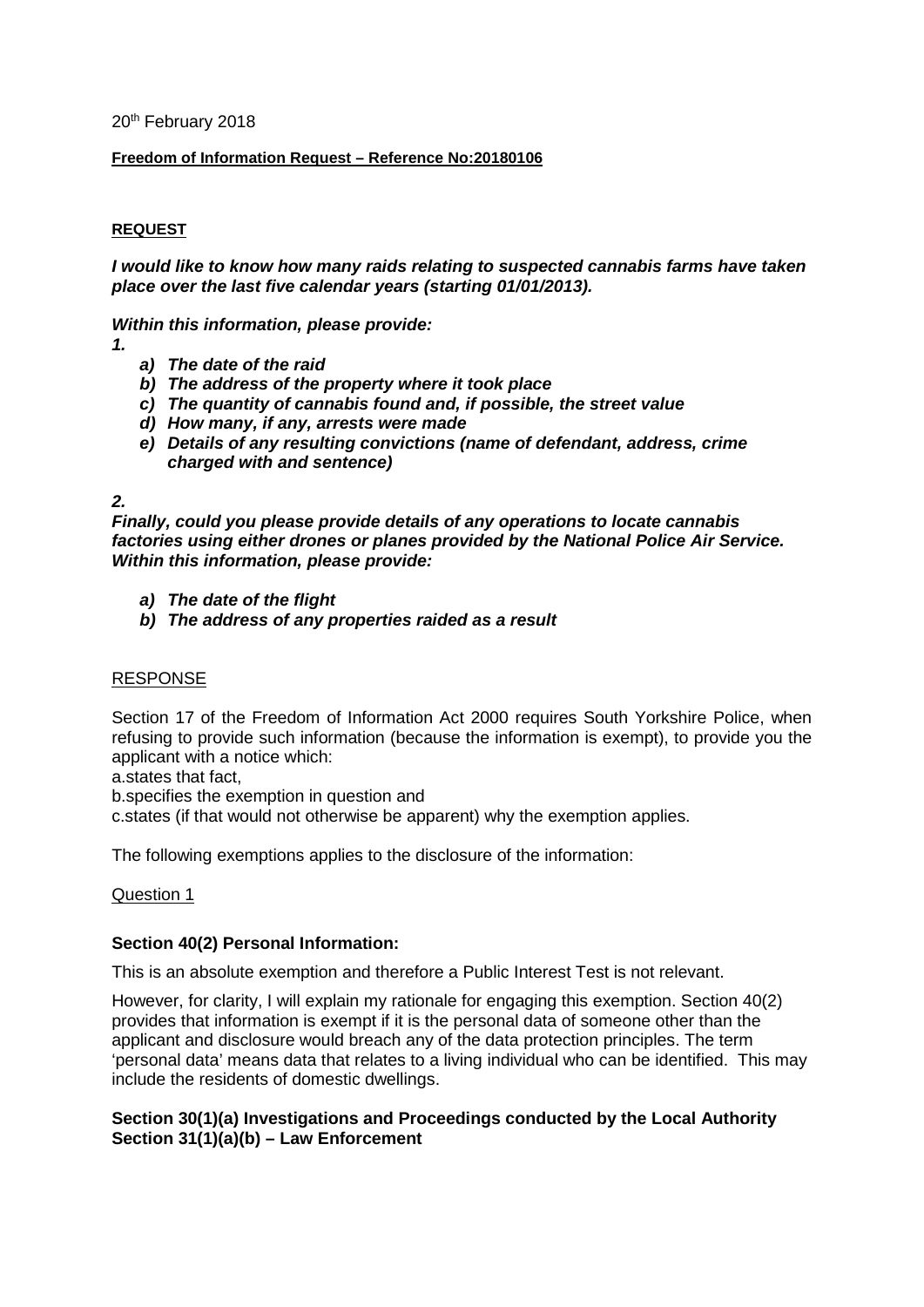These exemptions require the Public Authority to articulate both the Harm and the Public Interest Test.

# **HARM**

When a disclosure is made under the Freedom of Information Act, it is a disclosure to the world via a forces publication scheme and not to a single individual. In view of this, we may publish all information released under the Freedom of Information Act on our website in order that any member of the public who may wish to view the information can have access to it.

Disclosing full details of incidents at a specific locations or relatively small geographical area in given time and date parameters, could be viewed by those involved, living or working in the community as a breach in confidentiality. This could jeopardise the work done within communities to increase the public's confidence in reporting and giving assistance to the Force.

# **Section 30 - Considerations favouring disclosure:**

- There is a legitimate public interest in knowing that the force fulfils its policing functions in the current economic climate effectively and efficiently when dealing with these type of offences.
- The publishing of information into the public domain, could lead to more people coming forward with information in respect to incidents in their community

## **Section 30 - Considerations favouring non-disclosure:**

- Any current and/or future investigations could be compromised, by the release into the wider public domain of details concerning individuals involved.
- Individuals may be reluctant to come forward and provide information if they believe that details relating to the investigation could be released, via an FOI request, whilst an enquiry is ongoing.
- Any disclosure of information relating to an ongoing investigation would compromise the right for any individual(s) identified from such an investigation to have a fair hearing, and more importantly the rights of a complainant(s) for a resolution

## **Section 31 - Considerations favouring disclosure:**

- A full release of information would show that SYP is proactive in its operational policing
- The public would have a better understanding of this type of incident and how it is protecting the community, we live in.

## **Section 31 - Considerations favouring non-disclosure:**

- Police resources and the Force's ability to operate effectively and efficiently, would be affected as this information can be used by those with criminal intent to determine how proactive South Yorkshire Police are within specific force areas.
- More crime would be committed by those individuals intent on committing offences by changing their behaviour to avoid detection. Which in turn would impact the safety of members of the public and the communities they live in.

## **Balancing Test:**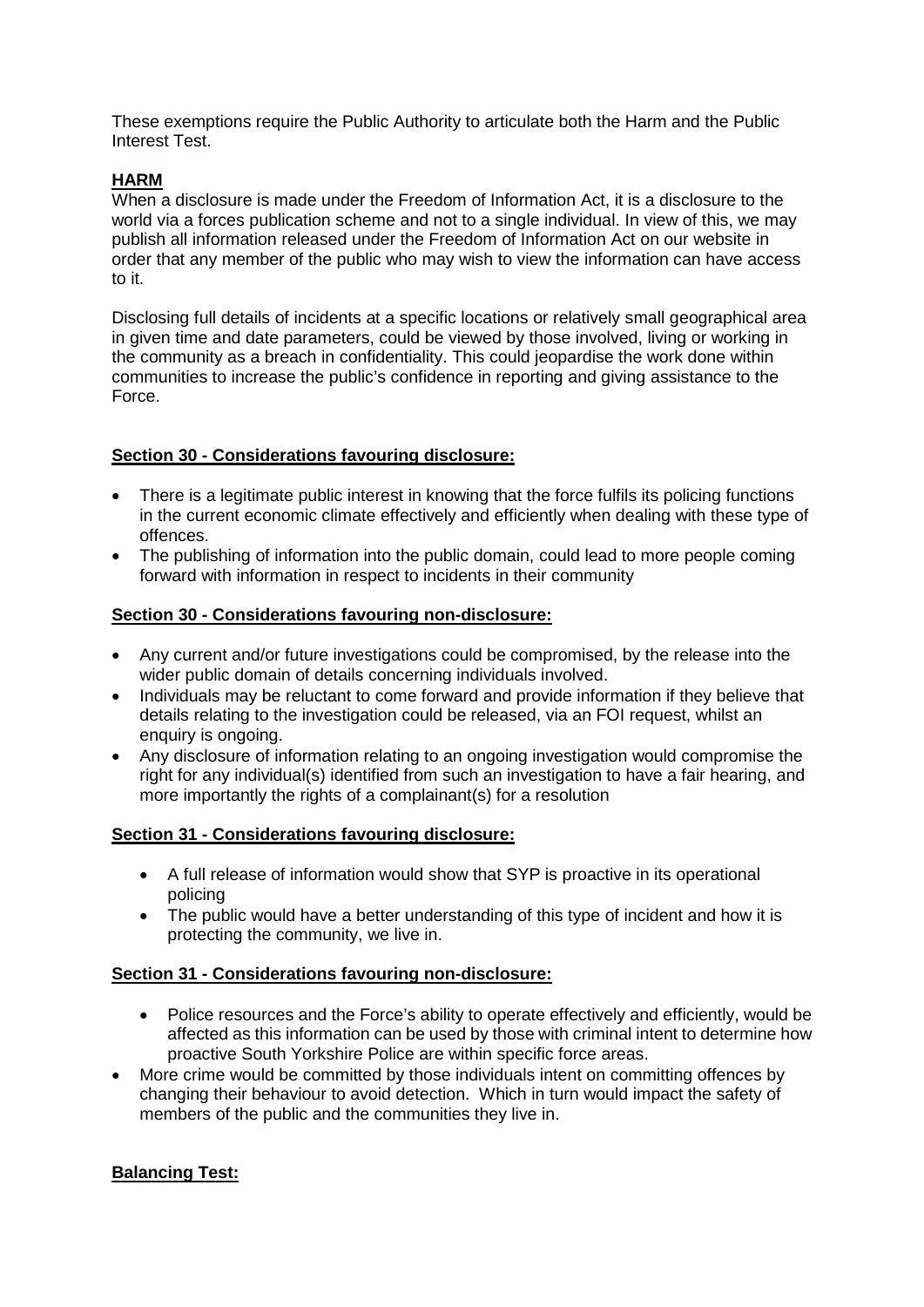I have carefully considered your request for information. The key test when considering the public interest is to establish whether in all the circumstances of the request the public interest in disclosing information is not outweighed by that in maintaining the exemption or exemptions.

The Police Service is charged with enforcing the law, the prevention and detection of crime and protecting the public and the communities we live in.. Whilst there is a public interest in the transparency of policing functions and operations and also providing assurance that the police service is appropriately and effectively resourced in order to enforce the law, there is also a strong public interest in the safeguarding the public.

Having weighed up both parts of the public interest test, I have decided on balance that it is in the public interest not to provide all of the data pertinent to your request.

However, I am prepared to release relevant information that I believe will not engage the above exemptions.

I believe this will still provide meaningful data for your enquiries.

I approached our Data Returns Officer and Administrator for assistance with your request. The CMS system and Connect System is used to record complaints or allegations of those matters, which the Home Office specify should be recorded as 'crimes'. She conducted a search of the two crime management systems. (CMS - our legacy system which provides data up to 4th December 2017 and our new CONNECT system which records crimes from that date onwards) The retrieval and data extraction from the two systems varies greatly and is dependent on the search capabilities and the inputted data. On Connect due to difficulties with the way information has been inputted it means the data extraction is very limited and is currently presented separately.

All our systems are designed and used first and foremost for Policing Purposes .

She was able to provide me with data from which the attached spreadsheets has been compiled and the following explanation of her search criteria:

*I cannot provide details of any 'raids' I can only provide details of offences recorded on CMS or CONNECT with the following conditions applied -*

## *CMS DATA*

*I have provided a count of the offence DRUGS - CLASS B CANNABIS - PRODUCTION (INCLUDES CULTIVATION) OR BEING CONCERNED IN PRODUCTION OF A CONTROLLED DRUG where the is property class of Cannabis, where the offence was recorded on CMS between 01-Jan-2013 and 31-Dec -2017 and recorded with the crime scene premises type – Cannabis Farm.*

*Please note – I cannot confirm under what circumstances this premises type has been recorded and to my knowledge, we do not have an up to date definition of Cannabis farm however I have provided an extract provided by the Audit and Governance unit as below –*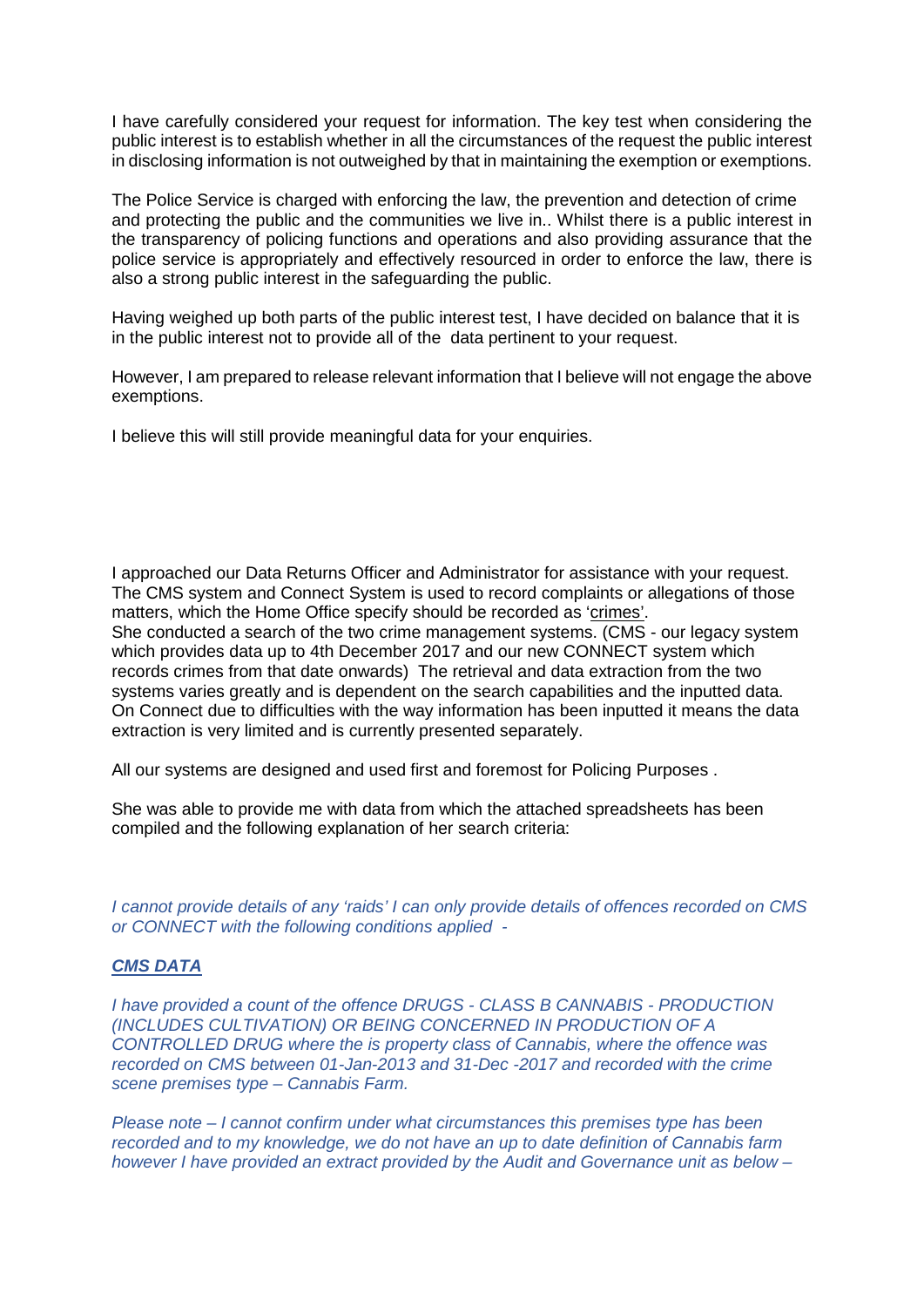*The definition of a cannabis farm is:*

*Any premises, whether commercial or residential, shall be deemed a cannabis farm if it has the following:-*

*The premises, or part therein, has been adapted to such an extent that normal usage would be inhibited and usually present within the premises, or part therein, are items solely concerned for the production of cannabis, i.e.:*

> *Hydroponics system High intensity lighting Ventilation / Extraction fans Any other associated equipment, and / or Electricity meter bypassed (abstraction of electricity)*

*However again I cannot confirm that this method has been applied when recording this premises type.*

*Of the count of offences, I have provided a break down of the property possessed by the unit of measure and the value possessed and whether this is estimated – all values were estimated in this data set.*

*Please note a count of the offence alone DRUGS - CLASS B CANNABIS - PRODUCTION (INCLUDES CULTIVATION) OR BEING CONCERNED IN PRODUCTION OF A CONTROLLED DRUG is expected to exceed a count of offences where the premises type – Cannabis Farm has been applied, also I haven't provided any data based on the MO - DRUGS - COMMERCIAL CULTIVATION OF CANNABIS.*

#### *CONNECT DATA –*

*I have searched CONNECT for the offence - Production or being concerned in production of a controlled drug - Class B – Cannabis where the offence was recorded between 04-Dec-2017 and 31-Dec-2017.* 

Question 1d- I approached our Custody Handling System Administrator to assist with your request. This system records Arrest data. She carried out a search of the system and provided me with information, she also advised that while she can supply stats of persons arrested for cannabis the system does not supply if the arrest was a result of a planned raid or routine investigation.

She has however provided stats of any arrest title where "Cannabis" is involved.

Question 1e - Please note that South Yorkshire Police does not hold 'conviction' data (outcomes at court), the Ministry of Justice would be better placed to provide you with any further information in this respect.

You may want to approach the CPS directly regarding this enquiry:

<https://www.cps.gov.uk/freedom-information>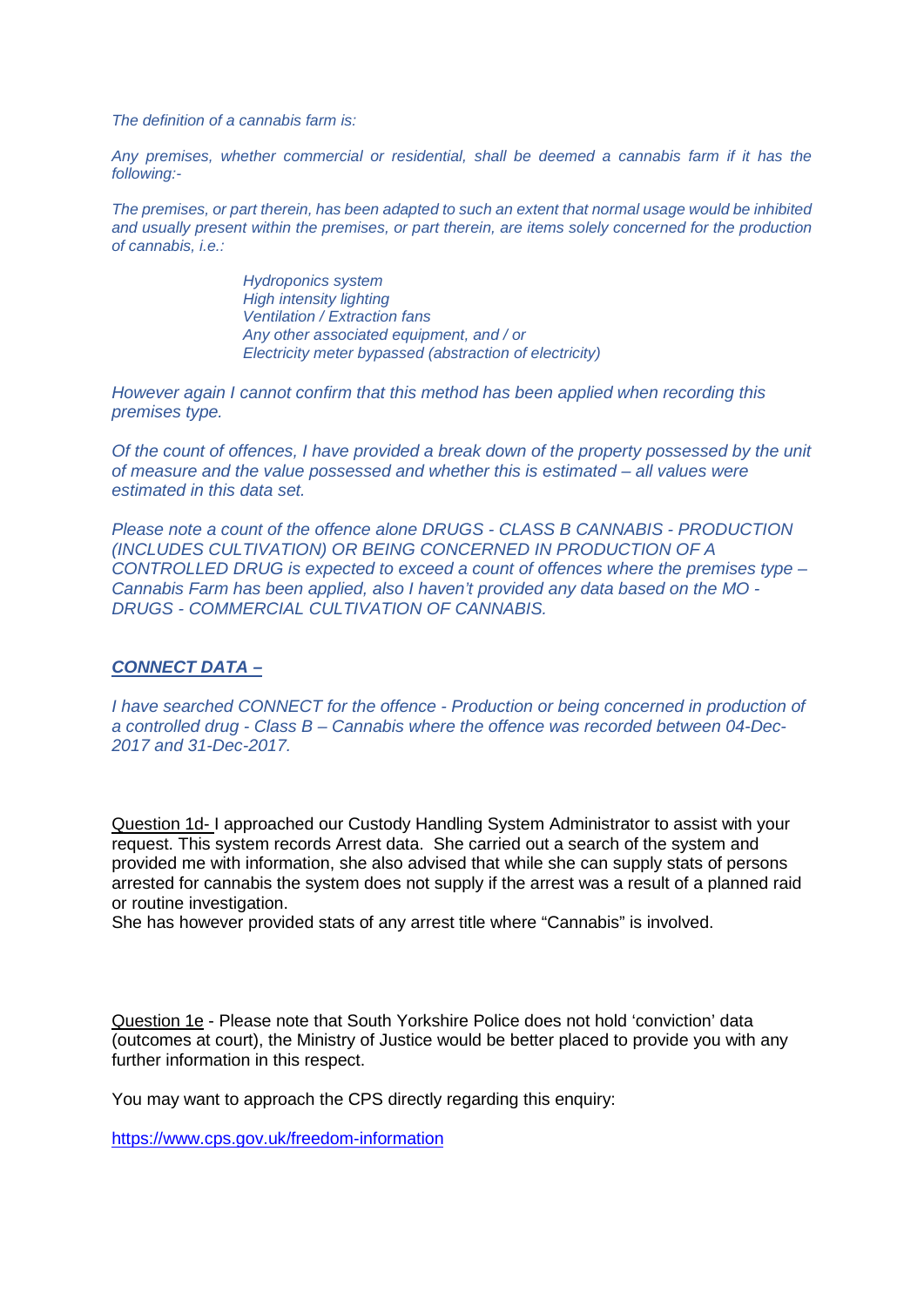### Question 2

In addition, in regard to any information relating to the covert use of Unmanned Aerial Vehicles (UAVs), South Yorkshire Police neither confirms nor denies that it holds any other information relevant to the request by virtue of the following exemptions:

#### **Section 23(5) - Information supplied by, or concerning, certain security bodies Section 24(2) - National Security Section 31(3) - Law Enforcement**

Section 23 is an absolute class-based exemption and there is no requirement to conduct a harm or public interest test.

Sections 24, and 31 are prejudice based qualified exemptions and there is a requirement to articulate the harm that would be caused in confirming or denying that any other information is held as well as carrying out a public interest test.

## **HARM**

As you may be aware, disclosure under FOIA is a release to the public at large. Whilst not questioning the motives of the applicant, confirming or denying that any other information is held regarding the use of this specialist equipment for covert practise, would show criminals what the capacity, tactical abilities and capabilities of the force are, allowing them to target specific areas of the UK to conduct their criminal/terrorist activities. Confirming or denying the specific circumstances in which the Police Service may or may not deploy UAS, would lead to an increase of harm to covert investigations and compromise law enforcement. This would be to the detriment of providing an efficient policing service and a failure in providing a duty of care to all members of the public.

The threat from terrorism cannot be ignored. It is generally recognised that the international security landscape is increasingly complex and unpredictable. Since 2006, the UK Government have published the threat level, based upon current intelligence and the UK continues to face a sustained threat from violent extremists and terrorists and the current UK threat level is set at 'severe'.

It is well established that police forces use covert tactics and surveillance to gain intelligence in order to counteract criminal behaviour. It has been previously documented in the media that many terrorist incidents have been thwarted due to intelligence gained by these means.

Confirming or denying that any other information is held in relation to the covert use of UAS would limit operational capabilities as criminals/terrorists would gain a greater understanding of the police's methods and techniques, enabling them to take steps to counter them. It may also suggest the limitations of police capabilities in this area, which may further encourage criminal/terrorist activity by exposing potential vulnerabilities. This detrimental effect is increased if the request is made to several different law enforcement bodies. In addition to the local criminal fraternity now being better informed, those intent on organised crime throughout the UK will be able to 'map' where the use of certain tactics are or are not deployed. This can be useful information to those committing crimes. It would have the likelihood of identifying location-specific operations which would ultimately compromise police tactics, operations and future prosecutions as criminals could counteract the measures used against them.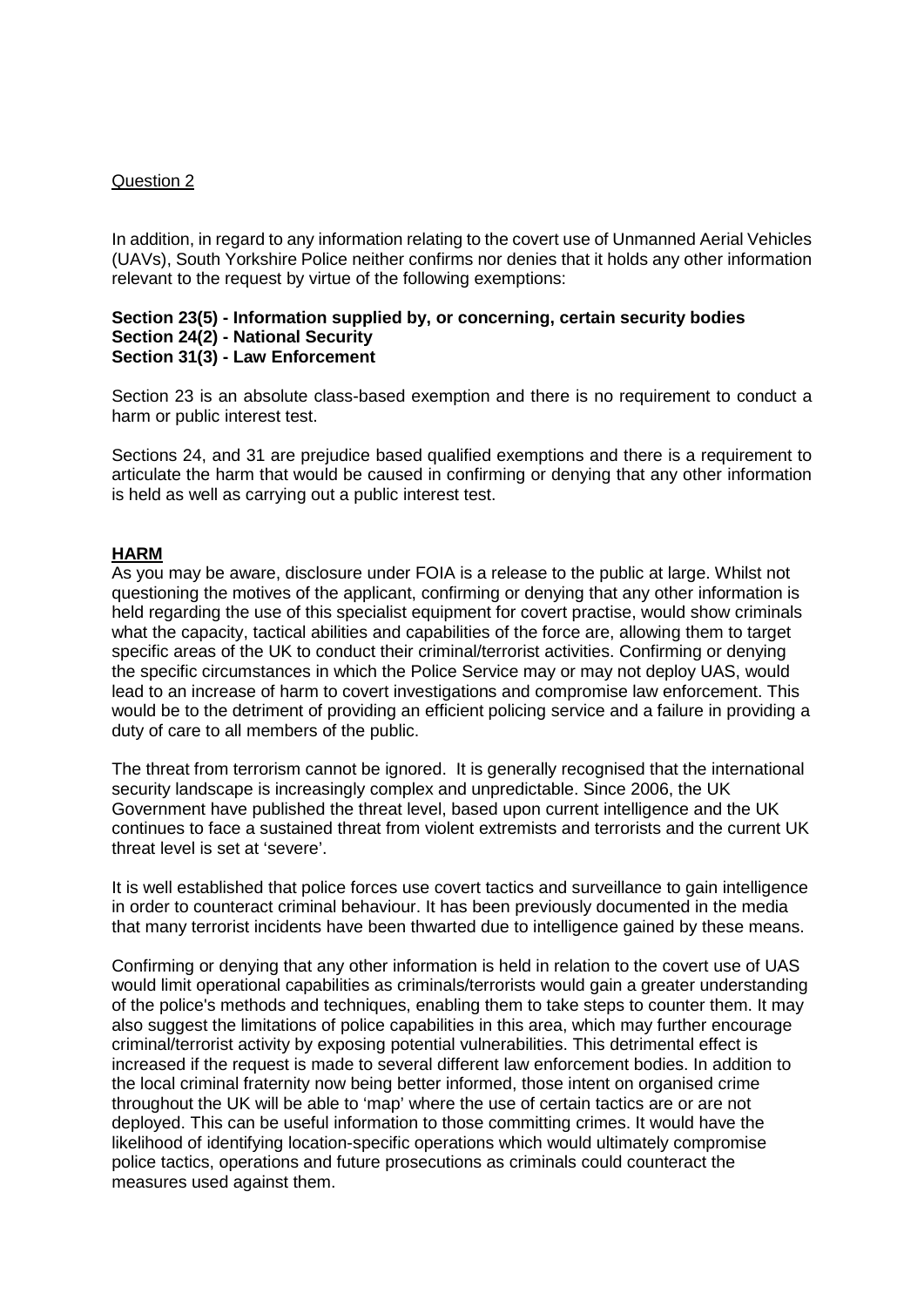Any information identifying the focus of policing activity could be used to the advantage of terrorists or criminal organisations. Information that undermines the operational integrity of these activities will adversely affect public safety and have a negative impact on both national security and law enforcement.

### **Public Interest Test**

### **Factors favouring Neither Confirming Nor Denying for Section 24**

The information if held simply relates to national security and confirming or denying whether it is held would not actually harm it. The public are entitled to know what public funds are spent on and what security measures are in place, and by confirming or denying whether any other information regarding the covert use of UAS is held, would lead to a betterinformed public.

### **Factors against Neither Confirming Nor Denying for Section 24**

By confirming or denying whether any other information is held would render Security measures less effective. This would lead to the compromise of ongoing or future operations to protect the security or infra-structure of the UK and increase the risk of harm to the public.

### **Factors favouring Neither Confirming Nor Denying for Section 31**

Confirming or denying whether any other information is held regarding the covert use of UAS would provide an insight into the Police Service. This would enable the public to have a better understanding of the effectiveness of the police and about how the police gather intelligence. It would greatly assist in the quality and accuracy of public debate, which could otherwise be steeped in rumour and speculation. Where public funds are being spent, there is a public interest in accountability and justifying the use of public money.

Some information is already in the public domain regarding the police use of this type of specialist equipment and confirming or denying whether any other information is held would ensure transparency and accountability and enable the public to see what tactics are deployed by the Police Service to detect crime.

#### **Factors against Neither Confirming Nor Denying for Section 31**

Confirming or denying that any other information is held regarding the covert use of UAS would have the effect of compromising law enforcement tactics and would also hinder any future investigations. In addition, confirming or denying methods used to gather intelligence for an investigation would prejudice that investigation and any possible future proceedings.

It has been recorded that FOIA releases are monitored by criminals and terrorists and so to confirm or deny any other information is held concerning specialist covert tactics would lead to law enforcement being undermined. The Police Service is reliant upon all manner of techniques during operations and the public release of any modus operandi employed, if held, would prejudice the ability of the Police Service to conduct similar investigations.

By confirming or denying whether any other information is held in relation to the covert use of UAS would hinder the prevention or detection of crime. The Police Service would not wish to reveal what tactics may or may not have been used to gain intelligence as this would clearly undermine the law enforcement and investigative process. This would impact on police resources and more crime and terrorist incidents would be committed, placing individuals at risk. It can be argued that there are significant risks associated with providing